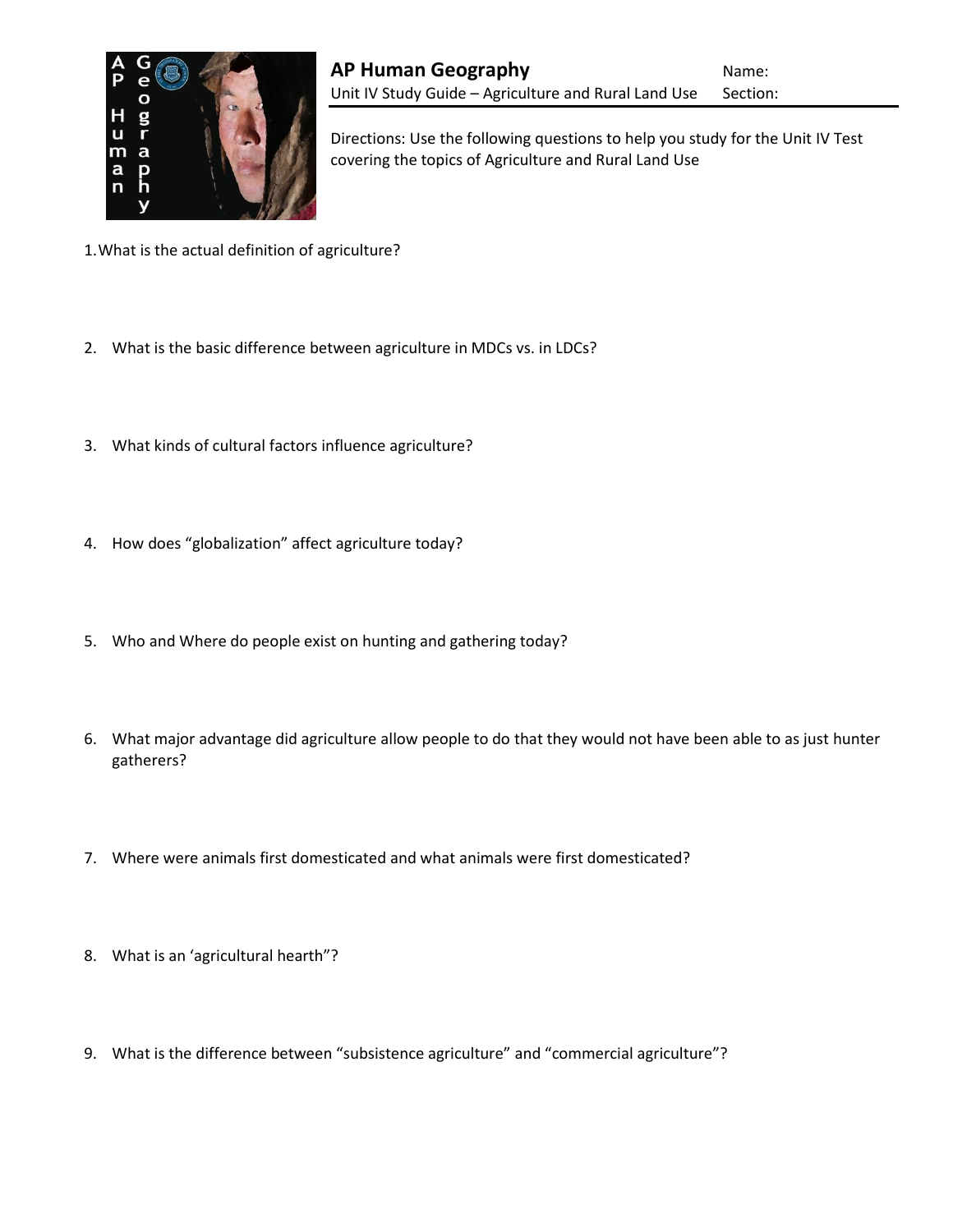- 10. Name the 5 principles that distinguish commercial from subsistence agriculture?
- 11. What roles do large corporations play in commercial farming?
- 12. Why did the number of farmers decline so much in the 20th Century?
- 13. What technological advances have allowed commercial farmers in the U.S. and Canada to produce higher crop yields?
- 14. Why are farms so large in the U.S. today?
- 15. How might "culture" impact agriculture?
- 16. Name and explain the 2 major characteristics of "Shifting Cultivation".
- 17. Name 3 reasons why shifting cultivation is declining.
- 18. What are the major effects of deforestation in the tropics?
- 19. What is "Pastoral Nomadism" and where is it practiced?
- 20. What is "transhumance" and where is it practiced?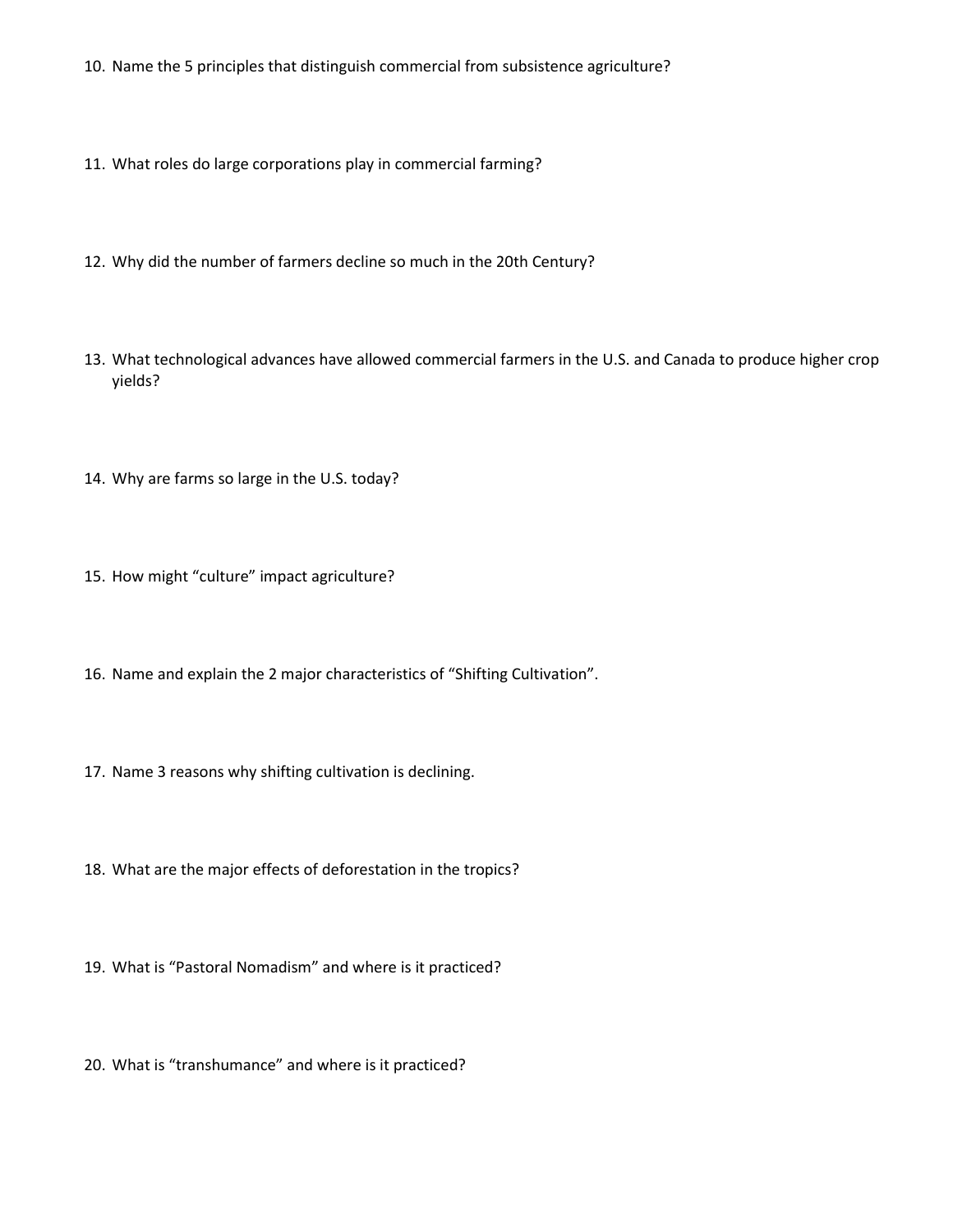- 21. Why is pastoral nomadism declining today?
- 22. What is meant by "Intensive Subsistence Agriculture"?
- 23. Name 2 regions where intensive subsistence agriculture
- 24. What is the most common form of commercial agriculture in the U.S.?
- 25. What types of crops and livestock are raised on a mixed crop and livestock farm?
- 26. Name 2 advantages of a mixed crop and livestock farm.
- 27. Name 4 "cereal grains".
- 28. Name and describe 2 problems dairy farmers face today.
- 29. Why is wheat the most important grain in the U. S.?
- 30. What is the difference between "winter wheat" and "spring wheat"?
- 31. Define "Ranching"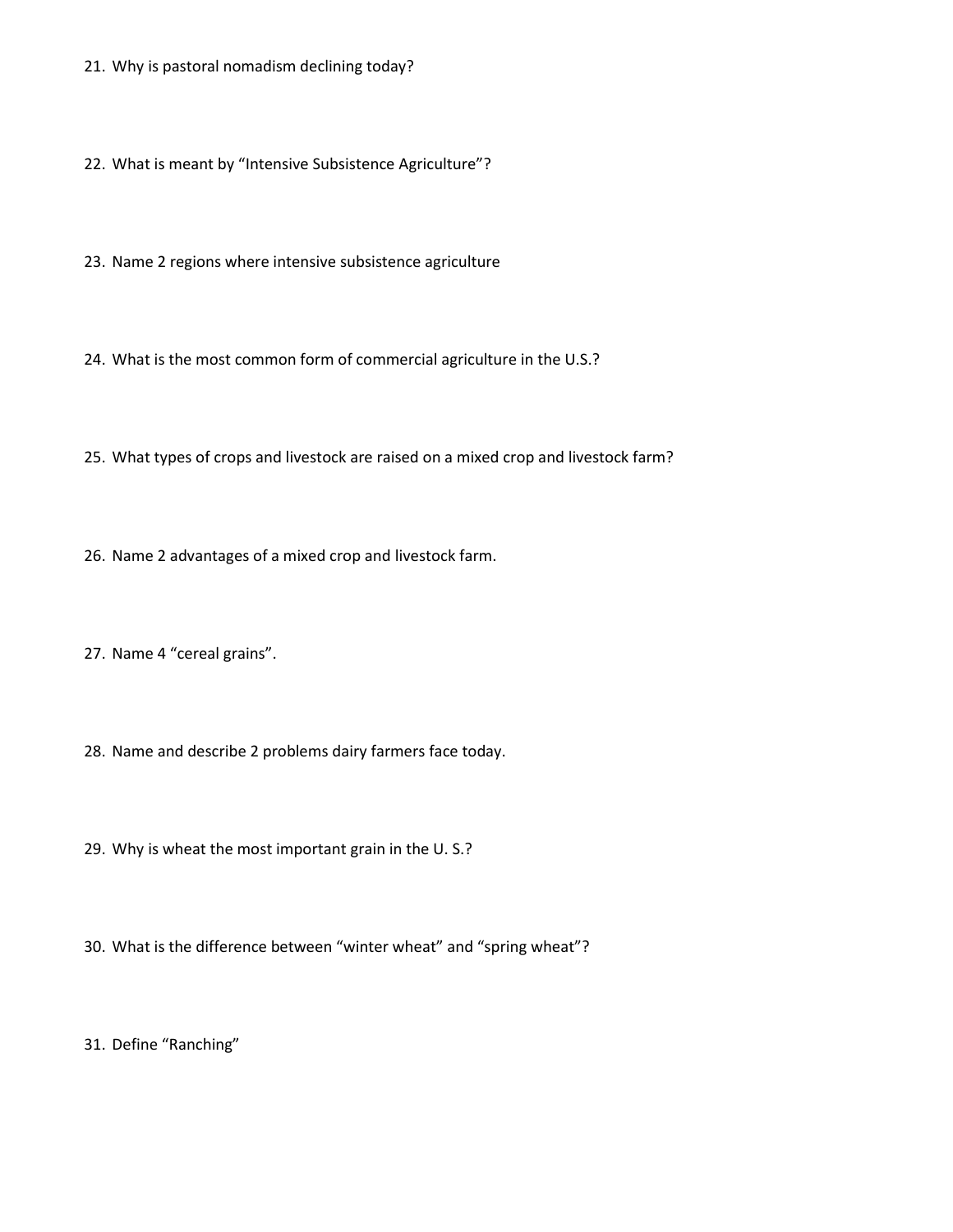32. What is "Mediterranean Agriculture" and what makes it so different from other forms of agriculture?

33. What constitutes "truck farming"?

34. Where is most "Plantation Farming" carried out in the world?

- 35. Name 5 "plantation crops" grown in the world.
- 36. Name 2 economic factors the choice of crops you grow.
- 37. Draw and label the Von Thunen model produced in 1826.

- 38. What is desertification and where is it occurring?
- 39. Name the two most important contributions of the "Green Revolution"?
- 40. Where did the Green Revolution have a big impact? Which continent really did not benefit from the green revolution?
- 41. What is deforestation and what problems are associated with it?